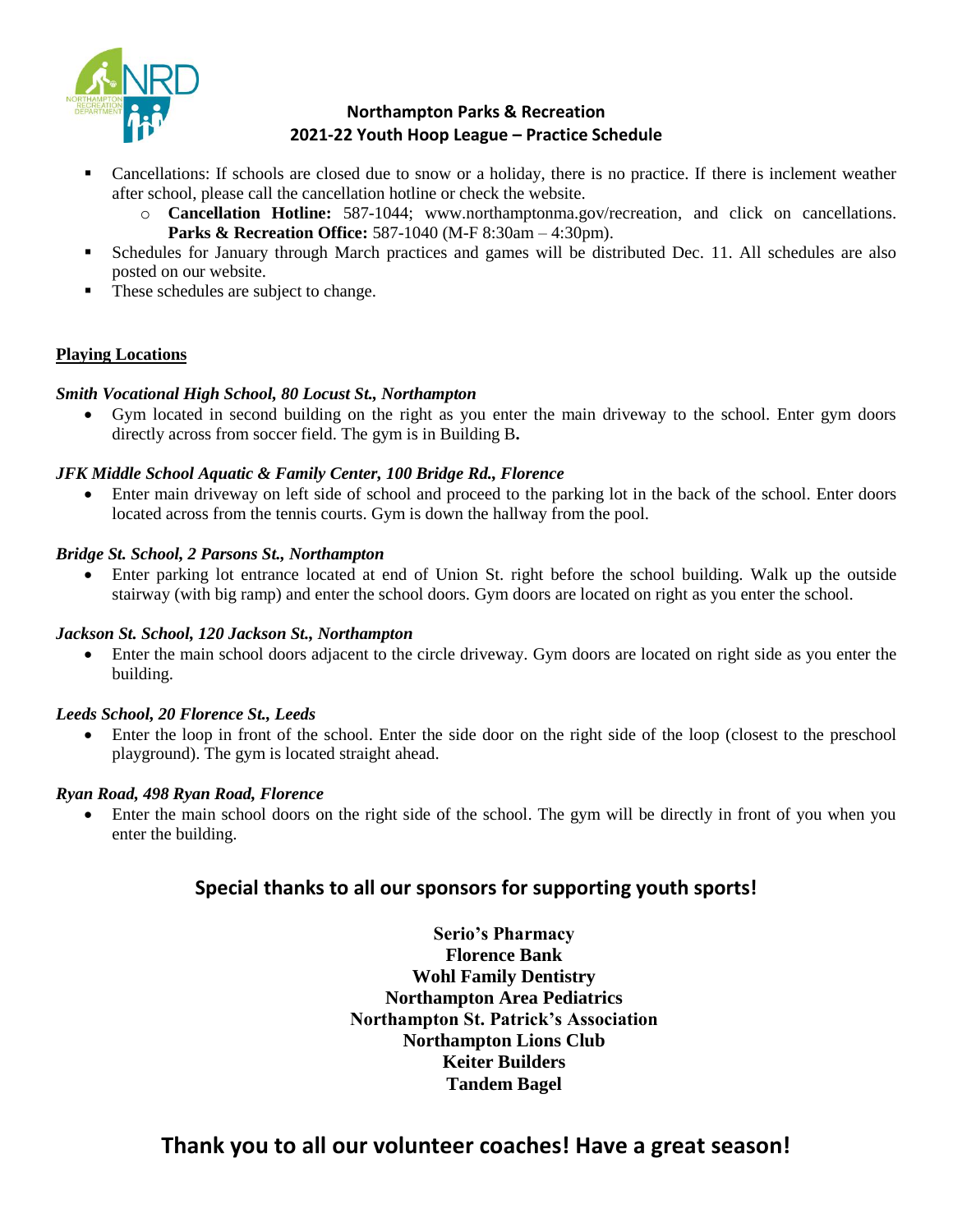## **Northampton Parks & Recreation 2021-2022 Youth Hoop League – Practice Schedule**

## **Saturday, December 11th**

#### **Smith Vocational High Smith Vocational High**

|                    | <b>Division</b>    | Court 1               |                    | <b>Division</b>    | Court 2              |
|--------------------|--------------------|-----------------------|--------------------|--------------------|----------------------|
| 1:00 <sub>pm</sub> | Girls $1/2$        | <b>Stars</b>          | 1:00 <sub>pm</sub> | Kind               | Raptors - Spurs      |
| 2:00 <sub>pm</sub> | Boys $1/2$         | Hawks vs. Pacers      | 2:00 <sub>pm</sub> | Boys $1/2$         | Warriors vs. Rockets |
| 3:00 <sub>pm</sub> | Girls Skills       | Girls Skills - Sparks | 3:00 <sub>pm</sub> | Girls Skills       | Girls Skills- Sparks |
| 4:00 <sub>pm</sub> | <b>Boys Skills</b> | <b>Clippers</b>       | 4:00 <sub>pm</sub> | <b>Boys Skills</b> | Suns                 |

|                    | <b>Division</b>    | Court 2                     |
|--------------------|--------------------|-----------------------------|
| 1:00 <sub>pm</sub> | Kind               | Raptors - Spurs             |
| 2:00 <sub>pm</sub> | Boys $1/2$         | <b>Warriors vs. Rockets</b> |
| 3:00 <sub>pm</sub> | Girls Skills       | Girls Skills- Sparks        |
| 4:00 <sub>pm</sub> | <b>Boys Skills</b> | Suns                        |

## **Skills & Drills Weekday Practices**

| Date                   | Time                     | Location            | Group                                         |
|------------------------|--------------------------|---------------------|-----------------------------------------------|
| Tuesday, December 14   | $5:30 - 7:00 \text{ PM}$ | Rvan Rd. Elementary | Girls Skills and Drills Program 3-6 – SPARKS  |
| Wednesday, December 15 | $5:30 - 7:00 \text{ PM}$ | Ryan Rd. Elementary | Boys Skills and Drills Program 3-6 – SUNS     |
| Thursday, December 16  | $5:30 - 7:00 \text{ PM}$ | Rvan Rd. Elementary | Boys Skills and Drills Program 3-6 – CLIPPERS |

## **Saturday, December 18th**

## **Smith Vocational High Smith Vocational High**

|                    | <b>Division</b>    | Court 1              |                    | <b>Division</b>    | Court 2              |
|--------------------|--------------------|----------------------|--------------------|--------------------|----------------------|
| 1:00 <sub>pm</sub> | Girls $1/2$        | <b>Stars</b>         | 1:00 <sub>pm</sub> | Kind               | Raptors - Spurs      |
| 2:00 <sub>pm</sub> | Boys $1/2$         | Hawks vs. Warriors   | 2:00 <sub>pm</sub> | Boys $1/2$         | Pacers vs. Rockets   |
| 3:00 <sub>pm</sub> | Girls Skills       | Girls Skills- Sparks | 3:00 <sub>pm</sub> | Girls Skills       | Girls Skills- Sparks |
| 4:00pm             | <b>Boys Skills</b> | <b>Clippers</b>      | 4:00 <sub>pm</sub> | <b>Boys Skills</b> | Suns                 |

### **Skills & Drills Weekday Practices**

| Date                   | Time                     | Location            | Group                                         |
|------------------------|--------------------------|---------------------|-----------------------------------------------|
| Monday, December 20    | $5:30 - 7:00$ PM         | Ryan Rd. Elementary | Boys Skills and Drills Program 3-6 - SUNS     |
| Tuesday, December 21   | $5:30 - 7:00 \text{ PM}$ | Ryan Rd. Elementary | Girls Skills and Drills Program 3-6 – SPARKS  |
| Wednesday, December 22 | 5:30 – 7:00 PM           | Rvan Rd. Elementary | Boys Skills and Drills Program 3-6 – CLIPPERS |

## **Skills & Drills Weekday Practices**

| Date                 | Time             | Location            | Group                                         |
|----------------------|------------------|---------------------|-----------------------------------------------|
| Tuesday, January 4   | $5:30 - 7:00$ PM | Ryan Rd. Elementary | Girls Skills and Drills Program 3-6 – SPARKS  |
| Wednesday, January 5 | $5:30 - 7:00$ PM | Ryan Rd. Elementary | Boys Skills and Drills Program 3-6 – SUNS     |
| Friday, January 7    | $5:30 - 7:00$ PM | Ryan Rd. Elementary | Boys Skills and Drills Program 3-6 – CLIPPERS |

## **Saturday, January 8th**

#### **Smith Vocational High Smith Vocational High**

## **Division Court 1 Division Court 2** 1:00pm | Girls 1/2 | Stars 1:00pm | Kind | Raptors - Spurs 2:00pm Boys 1/2 Hawks vs. Rockets 3:00pm Girls Skills Girls Skills- Sparks 4:00pm | Boys Skills | Clippers | | 4:00pm | Boys Skills | Suns

|                    | Division           | Court 2              |
|--------------------|--------------------|----------------------|
| 1:00 <sub>pm</sub> | Kind               | Raptors - Spurs      |
| 2:00 <sub>pm</sub> | Boys $1/2$         | Pacers vs. Warriors  |
| 3:00 <sub>pm</sub> | Girls Skills       | Girls Skills- Sparks |
| 4:00 <sub>pm</sub> | <b>Boys Skills</b> | Suns                 |
|                    |                    |                      |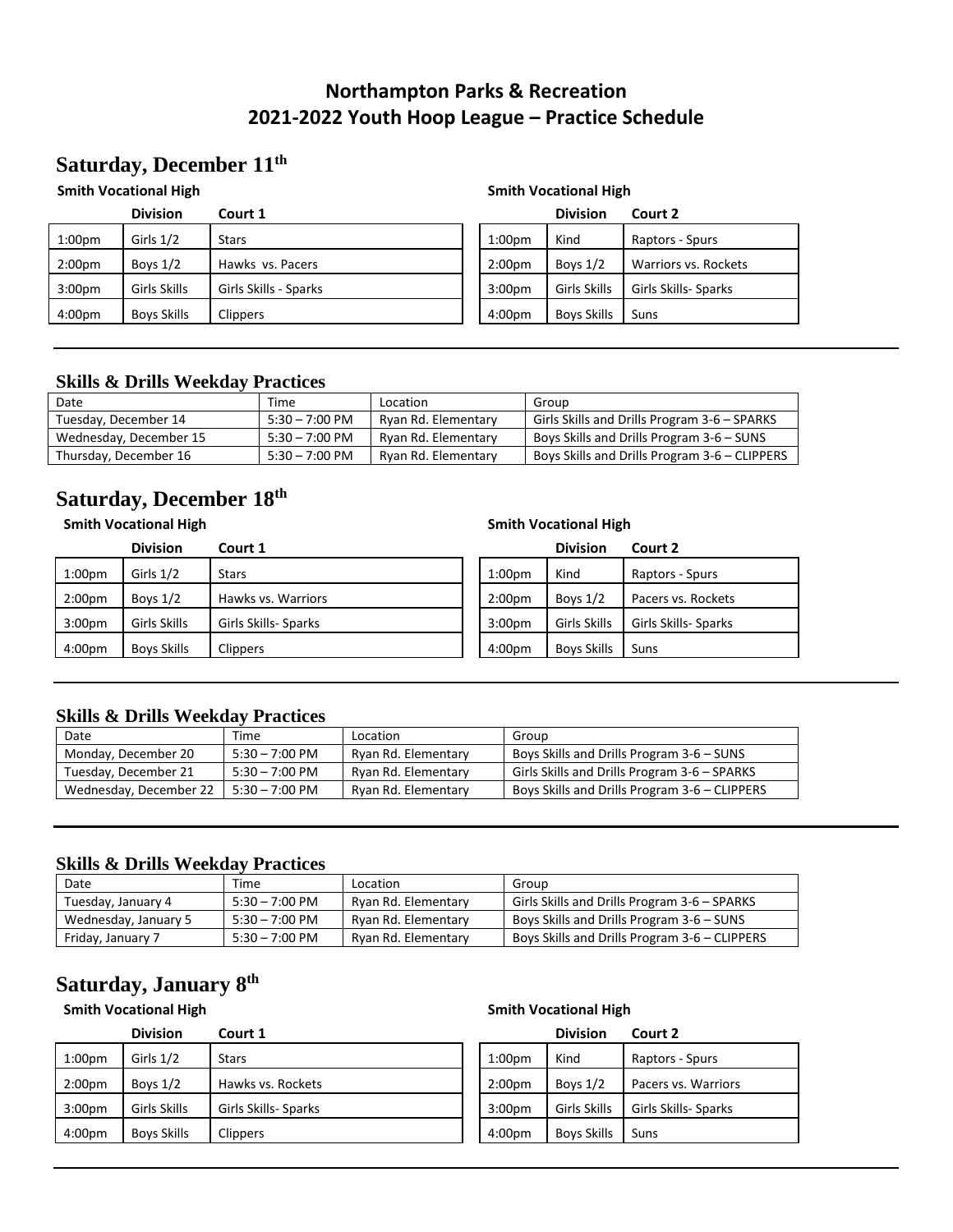### **Skills & Drills Weekday Practices**

| Date                  | Time             | Location            | Group                                         |
|-----------------------|------------------|---------------------|-----------------------------------------------|
| Tuesday, January 11   | $5:30 - 7:00$ PM | Ryan Rd. Elementary | Girls Skills and Drills Program 3-6 – SPARKS  |
| Wednesday, January 12 | $5:30 - 7:00$ PM | Ryan Rd. Elementary | Boys Skills and Drills Program 3-6 – SUNS     |
| Thursday, January 13  | $5:30 - 7:00$ PM | Ryan Rd. Elementary | Boys Skills and Drills Program 3-6 – CLIPPERS |

## **Saturday, January 15th**

#### **Smith Vocational High Smith Vocational High**

## **Division Court 1 Division Court 2** 1:00pm Girls 1/2 Stars Spurs 1:00pm Kind Raptors - Spurs 2:00pm Boys 1/2 Hawks vs. Pacers 2:00pm Boys 1/2 Warriors vs. Rockets 3:00pm Girls Skills Girls Skills- Sparks 3:00pm Girls Skills Girls Skills- Sparks 4:00pm Boys Skills | Clippers 1999 | Clippers 1999 | Boys Skills Suns

#### **Skills & Drills Weekday Practices**

| Date                  | Time             | Location            | Group                                         |
|-----------------------|------------------|---------------------|-----------------------------------------------|
| Tuesday, January 18   | $5:30 - 7:00$ PM | Ryan Rd. Elementary | Girls Skills and Drills Program 3-6 – SPARKS  |
| Wednesday, January 19 | $5:30 - 7:00$ PM | Ryan Rd. Elementary | Boys Skills and Drills Program 3-6 – SUNS     |
| Thursday, January 20  | $5:30 - 7:00$ PM | Ryan Rd. Elementary | Boys Skills and Drills Program 3-6 – CLIPPERS |

## **Saturday, January 22nd**

## **Division Court 1 Division Court 2** 1:00pm | Girls 1/2 | Stars 1:00pm | Kind | Raptors - Spurs 2:00pm Boys 1/2 Hawks vs. Warriors 3:00pm Girls Skills Girls Skills- Sparks 4:00pm | Boys Skills | Clippers | | 4:00pm | Boys Skills | Suns

#### **Smith Vocational High Smith Vocational High**

|                    | <b>Division</b>    | Court 2              |
|--------------------|--------------------|----------------------|
| 1:00 <sub>pm</sub> | Kind               | Raptors - Spurs      |
| 2:00 <sub>pm</sub> | Boys $1/2$         | Pacers vs. Rockets   |
| 3:00 <sub>pm</sub> | Girls Skills       | Girls Skills- Sparks |
| 4:00 <sub>pm</sub> | <b>Boys Skills</b> | Suns                 |

### **Skills & Drills Weekday Practices**

| Date                  | Time                     | Location            | Group                                         |
|-----------------------|--------------------------|---------------------|-----------------------------------------------|
| Tuesday, January 25   | $5:30 - 7:00 \text{ PM}$ | Ryan Rd. Elementary | Girls Skills and Drills Program 3-6 – SPARKS  |
| Wednesday, January 26 | $5:30 - 7:00 \text{ PM}$ | Rvan Rd. Elementary | Boys Skills and Drills Program 3-6 - SUNS     |
| Thursday, January 27  | $5:30 - 7:00 \text{ PM}$ | Ryan Rd. Elementary | Boys Skills and Drills Program 3-6 – CLIPPERS |

## **Saturday, January 29th**

#### **Smith Vocational High Smith Vocational High**

|                    | <b>Division</b>    | Court 1              |                    | <b>Division</b> | Court 2              |
|--------------------|--------------------|----------------------|--------------------|-----------------|----------------------|
| 1:00 <sub>pm</sub> | Girls $1/2$        | <b>Stars</b>         | 1:00 <sub>pm</sub> | Kind            | Raptors - Spurs      |
| 2:00 <sub>pm</sub> | Boys $1/2$         | Hawks vs. Rockets    | 2:00 <sub>pm</sub> | Boys $1/2$      | Pacers vs. Warriors  |
| 3:00 <sub>pm</sub> | Girls Skills       | Girls Skills- Sparks | 3:00 <sub>pm</sub> | Girls Skills    | Girls Skills- Sparks |
| 4:00 <sub>pm</sub> | <b>Boys Skills</b> | <b>Clippers</b>      | 4:00 <sub>pm</sub> | Boys Skills     | Suns                 |
|                    |                    |                      |                    |                 |                      |

|                    | -------            | -----                |
|--------------------|--------------------|----------------------|
| 1:00 <sub>pm</sub> | Kind               | Raptors - Spurs      |
| 2:00 <sub>pm</sub> | Boys $1/2$         | Pacers vs. Warriors  |
| 3:00 <sub>pm</sub> | Girls Skills       | Girls Skills- Sparks |
| 4:00 <sub>pm</sub> | <b>Boys Skills</b> | Suns                 |
|                    |                    |                      |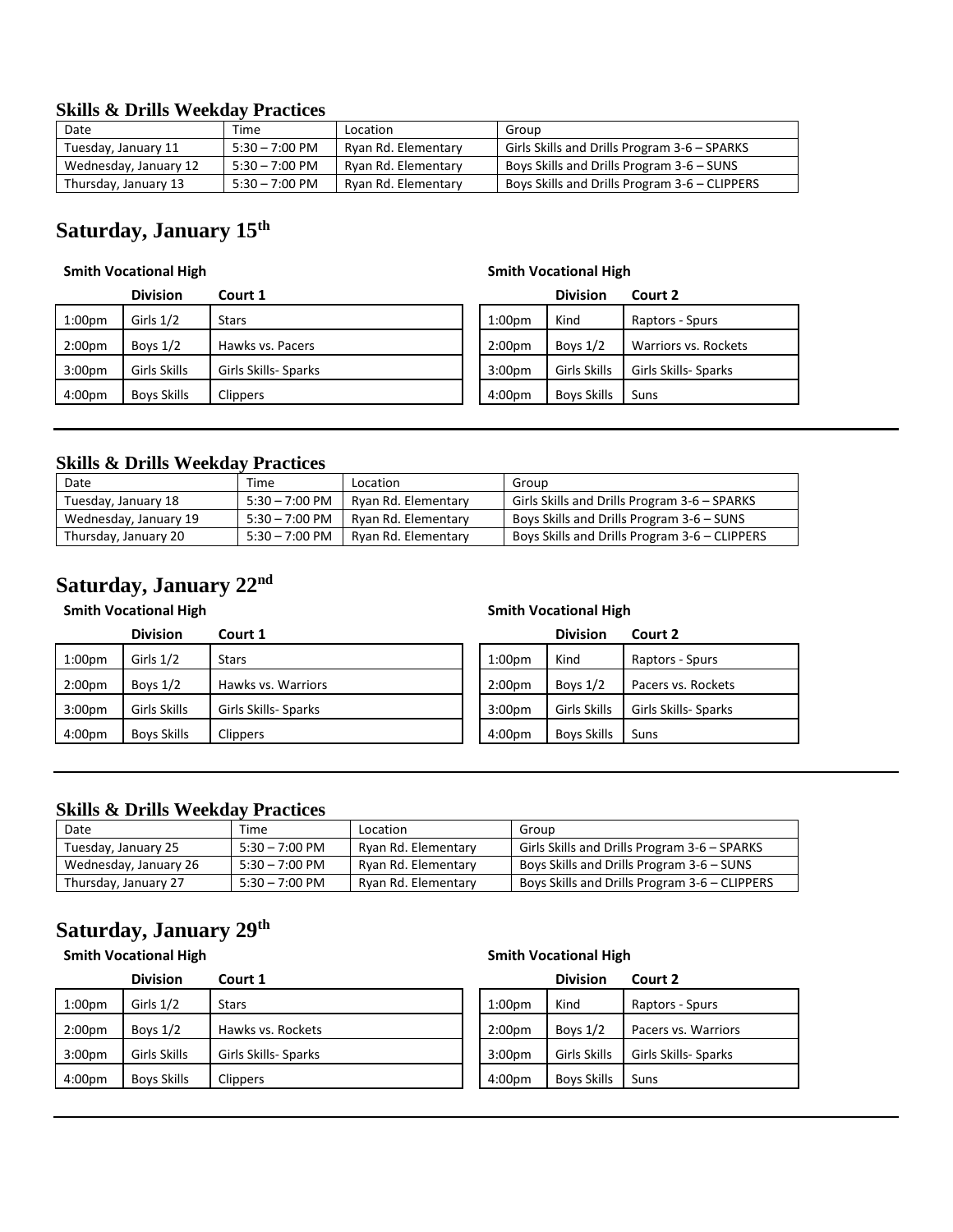### **Skills & Drills Weekday Practices**

| Date                  | Time             | Location            | Group                                         |
|-----------------------|------------------|---------------------|-----------------------------------------------|
| Tuesday, February 1   | $5:30 - 7:00$ PM | Ryan Rd. Elementary | Girls Skills and Drills Program 3-6 – SPARKS  |
| Wednesday, February 2 | $5:30 - 7:00$ PM | Ryan Rd. Elementary | Boys Skills and Drills Program 3-6 – SUNS     |
| Thursday, February 3  | $5:30 - 7:00$ PM | Ryan Rd. Elementary | Boys Skills and Drills Program 3-6 – CLIPPERS |

## **Saturday, February 5th**

#### **Smith Vocational High Smith Vocational High**

**Division Court 1 Division Court 2**

| 1:00 <sub>pm</sub> | Girls $1/2$        | <b>Stars</b>         | 1:00 <sub>pm</sub> | Kind               | Rapt  |
|--------------------|--------------------|----------------------|--------------------|--------------------|-------|
| 2:00 <sub>pm</sub> | Boys $1/2$         | Hawks vs. Pacers     | 2:00 <sub>pm</sub> | Boys $1/2$         | Warı  |
| 3:00 <sub>pm</sub> | Girls Skills       | Girls Skills- Sparks | 3:00 <sub>pm</sub> | Girls Skills       | Girls |
| 4:00 <sub>pm</sub> | <b>Boys Skills</b> | <b>Clippers</b>      | 4:00 <sub>pm</sub> | <b>Boys Skills</b> | Suns  |

# 00pm Kind Raptors - Spurs 00pm Boys 1/2 Warriors vs. Rockets 3:00pm Girls Skills Girls Skills- Sparks 3:00pm Girls Skills Girls Skills- Sparks

### **Skills & Drills Weekday Practices**

| Date                  | Time                     | Location            | Group                                         |
|-----------------------|--------------------------|---------------------|-----------------------------------------------|
| Tuesday, February 8   | $5:30 - 7:00 \text{ PM}$ | Ryan Rd. Elementary | Girls Skills and Drills Program 3-6 – SPARKS  |
| Wednesday, February 9 | $5:30 - 7:00 \text{ PM}$ | Rvan Rd. Elementary | Boys Skills and Drills Program 3-6 - SUNS     |
| Thursday, February 10 | $5:30 - 7:00 \text{ PM}$ | Ryan Rd. Elementary | Boys Skills and Drills Program 3-6 – CLIPPERS |

## **Saturday, February 12th**

#### **Smith Vocational High Smith Vocational High**

|                    | <b>Division</b>    | Court 1              |                    | <b>Division</b>    | Court 2              |
|--------------------|--------------------|----------------------|--------------------|--------------------|----------------------|
| $1:00$ pm          | Girls $1/2$        | <b>Stars</b>         | 1:00 <sub>pm</sub> | Kind               | Raptors - Spurs      |
| 2:00 <sub>pm</sub> | Boys $1/2$         | Hawks vs. Warriors   | 2:00 <sub>pm</sub> | Boys $1/2$         | Pacers vs. Rockets   |
| 3:00 <sub>pm</sub> | Girls Skills       | Girls Skills- Sparks | 3:00 <sub>pm</sub> | Girls Skills       | Girls Skills- Sparks |
| 4:00 <sub>pm</sub> | <b>Boys Skills</b> | <b>Clippers</b>      | 4:00pm             | <b>Boys Skills</b> | Suns                 |

### **Skills & Drills Weekday Practices**

| Date                   | Time                     | Location            | Group                                         |
|------------------------|--------------------------|---------------------|-----------------------------------------------|
| Tuesday, February 15   | $5:30 - 7:00 \text{ PM}$ | Rvan Rd. Elementary | Girls Skills and Drills Program 3-6 – SPARKS  |
| Wednesday, February 16 | $5:30 - 7:00 \text{ PM}$ | Rvan Rd. Elementary | Boys Skills and Drills Program 3-6 - SUNS     |
| Thursday, February 17  | $5:30 - 7:00 \text{ PM}$ | Rvan Rd. Elementary | Boys Skills and Drills Program 3-6 – CLIPPERS |

## **Saturday, February 19 - Friday, February 25 - No Practices - School Vacation Week**

## **Saturday, February 26th**

## **Division Court 1 Division Court 2** 1:00pm | Girls 1/2 | Stars 1:00pm | Kind | Raptors - Spurs 2:00pm Boys  $1/2$  Hawks vs. Rockets 3:00pm Girls Skills Girls Skills- Sparks 4:00pm | Boys Skills | Clippers | | 4:00pm | Boys Skills | Suns

#### **Smith Vocational High Smith Vocational High**

| 1:00 <sub>pm</sub> | Kind               | Raptors - Spurs      |
|--------------------|--------------------|----------------------|
| 2:00 <sub>pm</sub> | Boys $1/2$         | Pacers vs. Warriors  |
| 3:00 <sub>pm</sub> | Girls Skills       | Girls Skills- Sparks |
| 4:00 <sub>pm</sub> | <b>Boys Skills</b> | Suns                 |